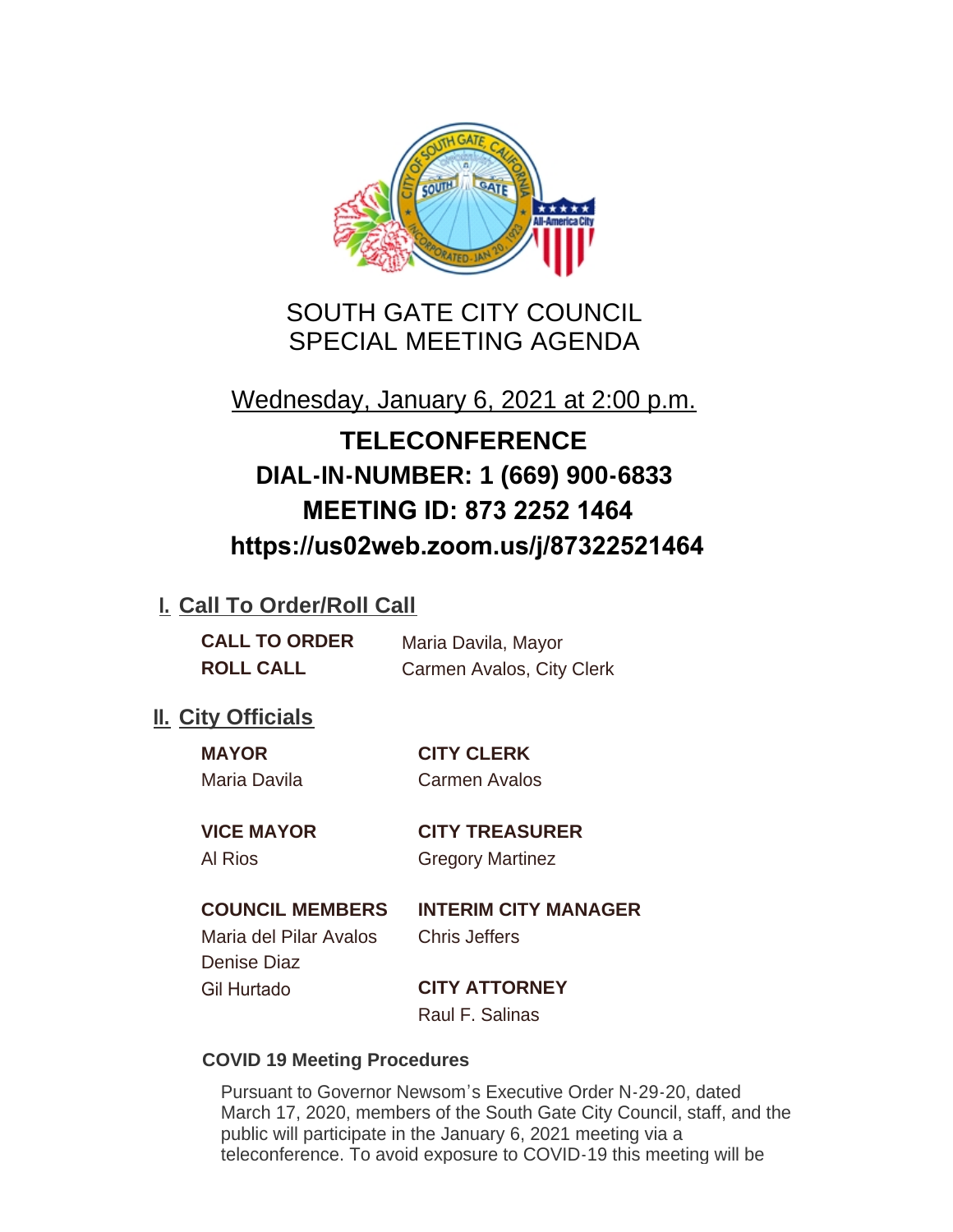teleconference. To avoid exposure to COVID-19 this meeting will be held with City Council Members participating via teleconference by calling Dial-in-Number: 1 (669) 900-6833 and Meeting ID: 873 2252 1464 and https://us02web.zoom.us/j/87322521464

Additionally, you may submit your comments electronically by emailing the City Clerk at cavalos@sogate.org.

#### **Procedure for Participation:**

Any person wanting to participate may request to "speak" on an agenda item. Once acknowledged and authorized by the Mayor the person may speak. Alternatively, any person may submit comments on an item electronically by emailing cavalos@sogate.org. Submissions by email must be received 30 minutes prior to the posted start time of the meeting if emailing subject.

Subject line should read: **COMMENTS FOR ITEM \_\_\_\_\_, MEETING OF JANUARY 6, 2021**.

Please note, you will enter the meeting muted, but if you want to comment on an Agenda Item or during the public comment portion of the Agenda, raise your hand or press \*9 at the appropriate time indicated by the Mayor. When you are selected to speak, you will hear that you are unmuted, this is the time to make your public comments. Your patience with these changes is appreciated as the City adjusts to new ways of conducting business during the COVID-19 pandemic. Thank you.

**Accessibility:** Reasonable accommodations for individuals with disabilities will be handled on a case-by-case basis and in accordance with the Americans with Disabilities Act and Governor Newsom's Executive Order N-29-20. Please call the Office of the City Clerk at 323.563.9510.

# **Meeting Compensation Disclosure III.**

Pursuant to Government Code Section 54952.3: Disclosure of compensation for meeting attendance by City Council Members is \$650 monthly regardless of the amount of meetings.

# **Closed Session: (ATTY) IV.**

#### **1. CONSIDER THE EVALUATION OF PERFORMANCE OF A PUBLIC EMPLOYEE**

Pursuant to Government Code Section 54957(b)(1)

a. Interim City Manager

Documents:

#### CLOSED SESSION\_SPECIAL MEETING OF 01-06-21.PDF

# **Special Meeting Adjournment V.**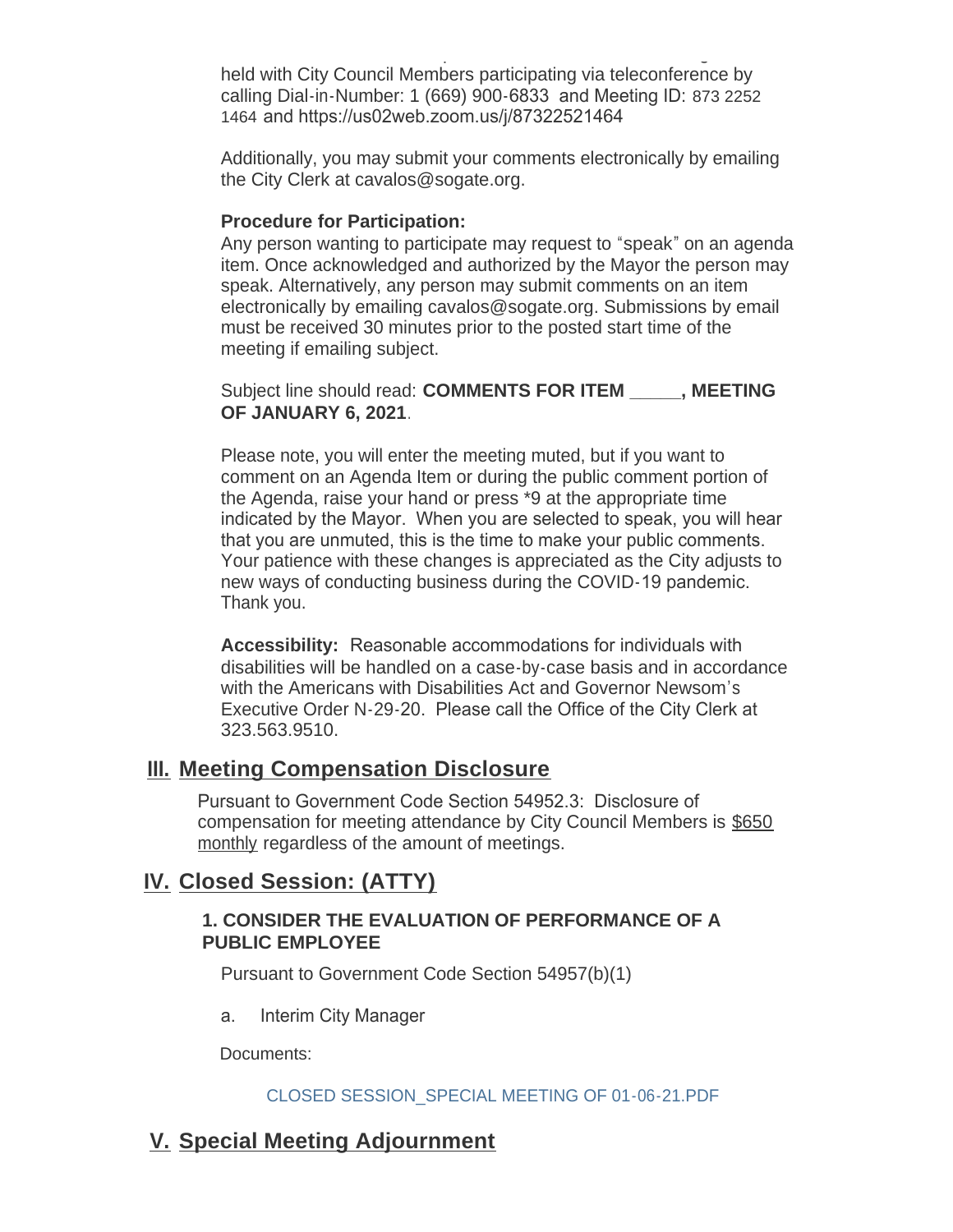I, Carmen Avalos, City Clerk, certify that a true and correct copy of the foregoing Meeting Agenda was posted on January 5, 2021 at 11:00 a.m., as required by law.

Carmen Avalos, CMC City Clerk

Materials related to an item on this Agenda submitted to the City Council after distribution of the agenda packet are available for public inspection in the City Clerk's Office

> 8650 California Avenue, South Gate, California 90280 (323) 563-9510 \* fax (323) 563-5411 \* [www.cityofsouthgate.org](http://www.cityofsouthgate.org/)

In compliance with the American with Disabilities Act, if you need special assistance to participate in the City Council Meetings, please contact the Office of the City Clerk.

Notification 48 hours prior to the City Council Meeting will enable the City to make reasonable arrangements to assure accessibility.